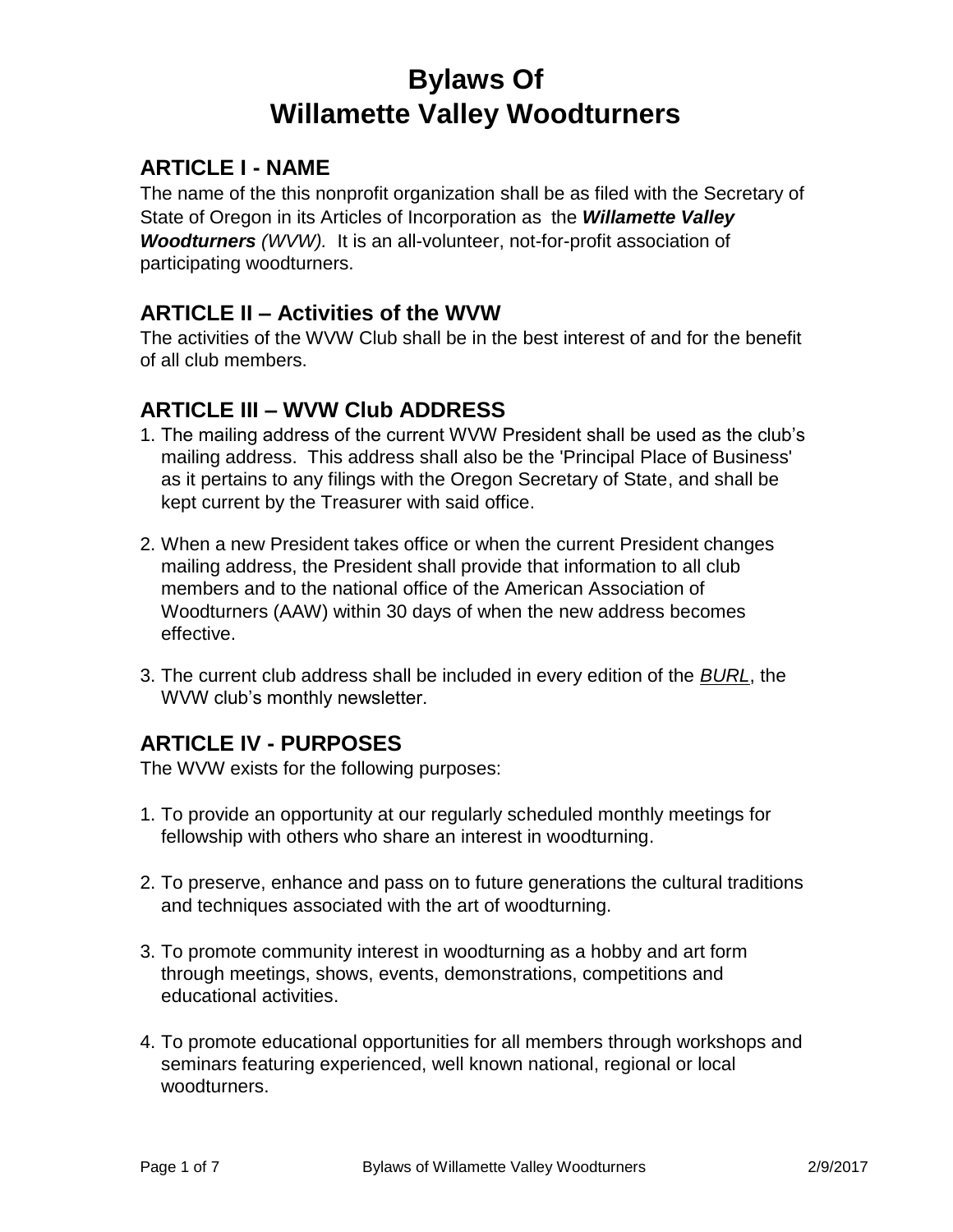5. To share, exchange, and/or trade ideas, safe turning practices, wood, tools and other items of interest pertaining to woodturning.

### **ARTICLE V - MEMBERSHIPS AND DUES**

- 1. Members are individuals whose dues are current for the calendar year beginning January 1. Members between the age of 18-21, as of January 1st of the calendar year, shall pay discounted dues per section 3.
- 2. Associate Members are the spouse/partner and/or any minor children of a WVW Member and/or any minor grandchildren living with a Member of WVW, who wants to be a member. Also, any person under the age of eighteen (18) years of age as of January 1st of the membership year, who applies for membership, will be considered an Associate Member. Associate Members shall be exempt from the payment of any dues or fees, and shall be entitled to all privileges of regular members, except the right to vote or hold office.
- 3. The amount of the annual membership dues for the upcoming year shall be set annually by a vote at the WVW club's regularly scheduled October meeting.
- 4. The WVW Club's annual dues shall be payable by December 31 of the year preceding the year of membership (i.e. 2017 dues are payable by December 31, 2016).
- 5. For new members only, their first year club dues shall be prorated based on the quarter in which the new member joins the club.
	- Jan  $1 -$  Mar  $31 =$  exactly 100% of the current annual dues,
	- Apr  $1 -$  Jun  $30 =$  approximately 75%,
	- Jul 1 Sep 30 = approximately  $50\%$ ,
	- Oct  $1 Dec 31 = approximately 25% of the current annual dues per the$ decision made by the Executive Board.
- 6. Any WVW club member who has celebrated their  $80<sup>th</sup>$  birthday and has been a member in good standing for the five previous years will be granted the distinction of **Honored Life Member** (HLM) and will be excused from paying any future dues.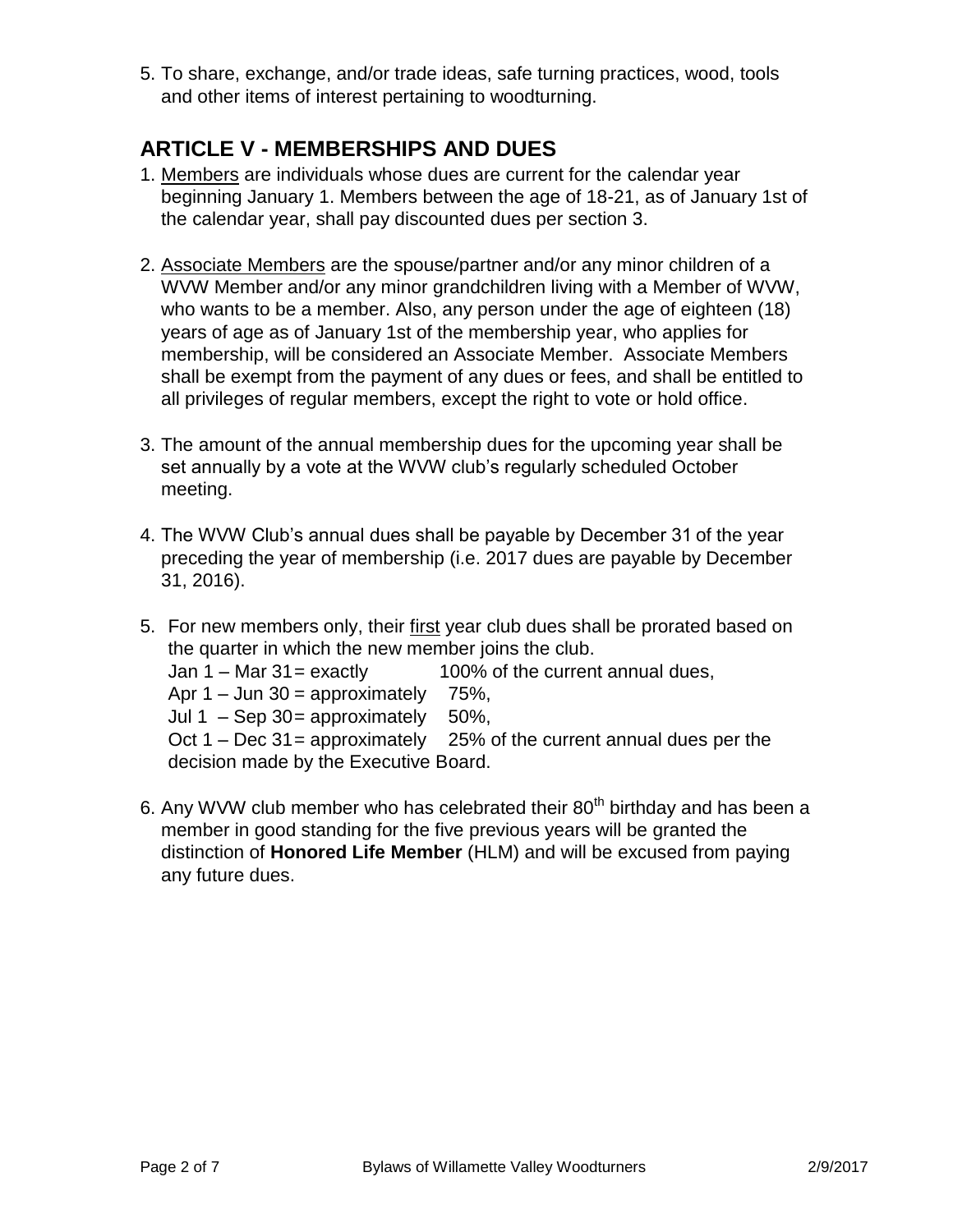# **ARTICLE VI – ELECTIONS and VOTING RIGHTS**

- 1. All Members (except Associate Members) shall have equal voting rights on all matters coming before the membership. To exercise their voting right, the member dues must be current and in attendance at the meeting at which the issue is brought to a vote.
- 2. The officers and board members shall be elected annually by a majority vote of the members present at the regularly scheduled November meeting.
- 3. New WVW officers will assume their duties on the following January 1.

### **ARTICLE VII - MEETINGS**

The WVW will meet the second Thursday of every month, or at alternative times, with the time and location determined by the Board of Directors and announced in the newsletter, email or by direct mail.

### **ARTICLE VIII - OFFICERS**

- 1. **Titles:** The officers of the WVW shall be President, Vice President, Secretary, and Treasurer.
- 2. **President:** The President shall be the principal executive officer of the WVW. The President's duties include: Supervise and control all of the business and affairs of the WVW, conduct WVW meetings, and appoint and work with the various standing, subcommittees and Ad Hoc committees of the WVW.
- 3. **Vice President:** In the absence of the President, either due to inability or refusal to act, the Vice President shall perform the duties of President, and when so acting, shall have all the powers of and be subject to all the restrictions upon the President. The Vice president shall be responsible for public relations, scheduling and overseeing the monthly program.
- 4. **Secretary:** The Secretary shall take and keep in proper order the minutes of the WVW meetings, and see that all notices are duly given in accordance with the provisions of these Bylaws or as required. The Secretary will also act as the WVW Historian. In general, the Secretary shall perform all duties incident to the office of Secretary.
- 5. **Treasurer:** The Treasurer shall collect all membership fees and all other monies belonging to the WVW. The Treasurer will be responsible for keeping current and accurate records of all monies that flow through the WVW and also for ensuring that a current roster of member is maintained. In general, the Treasurer shall perform all duties incident to the office of Treasurer. The Treasurer shall keep current the Business Registration with the Oregon Secretary of State and renew the filings as required by said office. Hence,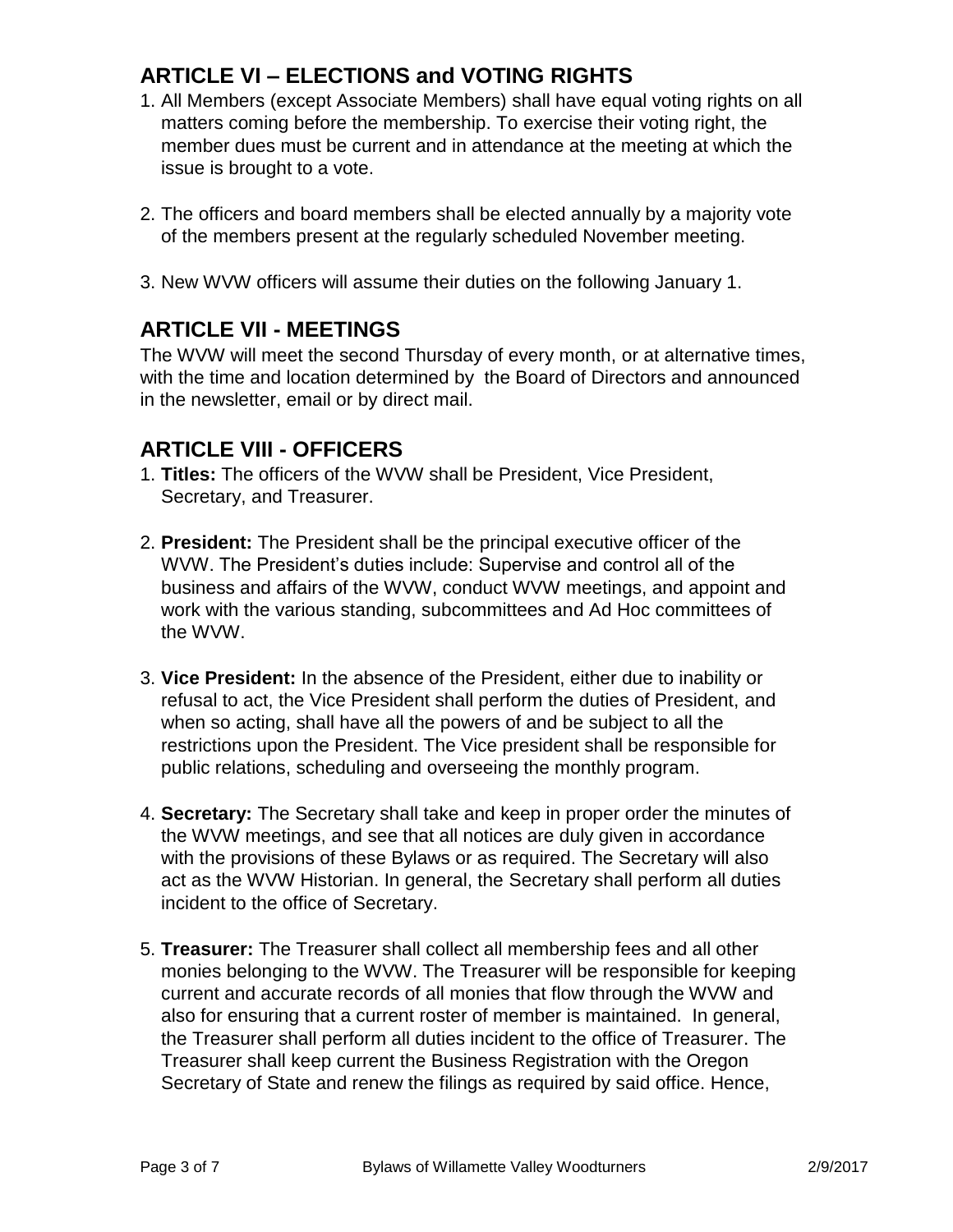the Treasurer shall be the Authorized Representative for the WVW Club as defined by said office.

- 6. **Term of Office:** Each officer shall hold office for one year from January 1 to December 31. No person may hold the same office for more than two consecutive full terms, except for the Treasurer, who may hold office for unlimited consecutive full terms.
- 7. **Vacancies:** A vacancy in any office shall be filled by Presidential appointment with subsequent Executive Board confirmation. An individual filling the unexpired portion of a term will not be barred from being elected to an additional two consecutive terms.
- 8. **Removal:** Any officer elected or appointed may be removed when it is deemed that the best interests of the WVW would be served by such removal. This will be accomplished by a majority vote of the WVW's members who are present at the time of the vote, so long as at least 50% of the paid up participating members are present, and a recall or removal intent has been published in advance in the monthly newsletter.

# **ARTICLE IX - EXECUTIVE BOARD**

The Executive Board shall consist of the President, Vice President, Secretary, Treasurer, past president and two (2) members elected by the membership. In the event that a member is elected to serve two positions, an additional board member is elected to preserve the number of board members at seven (7). The Executive Board shall be charged with day-to-day conduct of the affairs of the WVW club and with making decisions on such matters which do not require a vote by the general membership. The President shall be Chairperson of the Executive Board. This Executive Board shall meet at least quarterly. The Executive Board shall be responsible for all assets acquired by the WVW.

# **ARTICLE X - COMMITTEES**

The President shall appoint special committees as needed and shall name the chairperson of each committee. Chairpersons shall make a report, either verbal or written, to the President, each quarter or as necessary.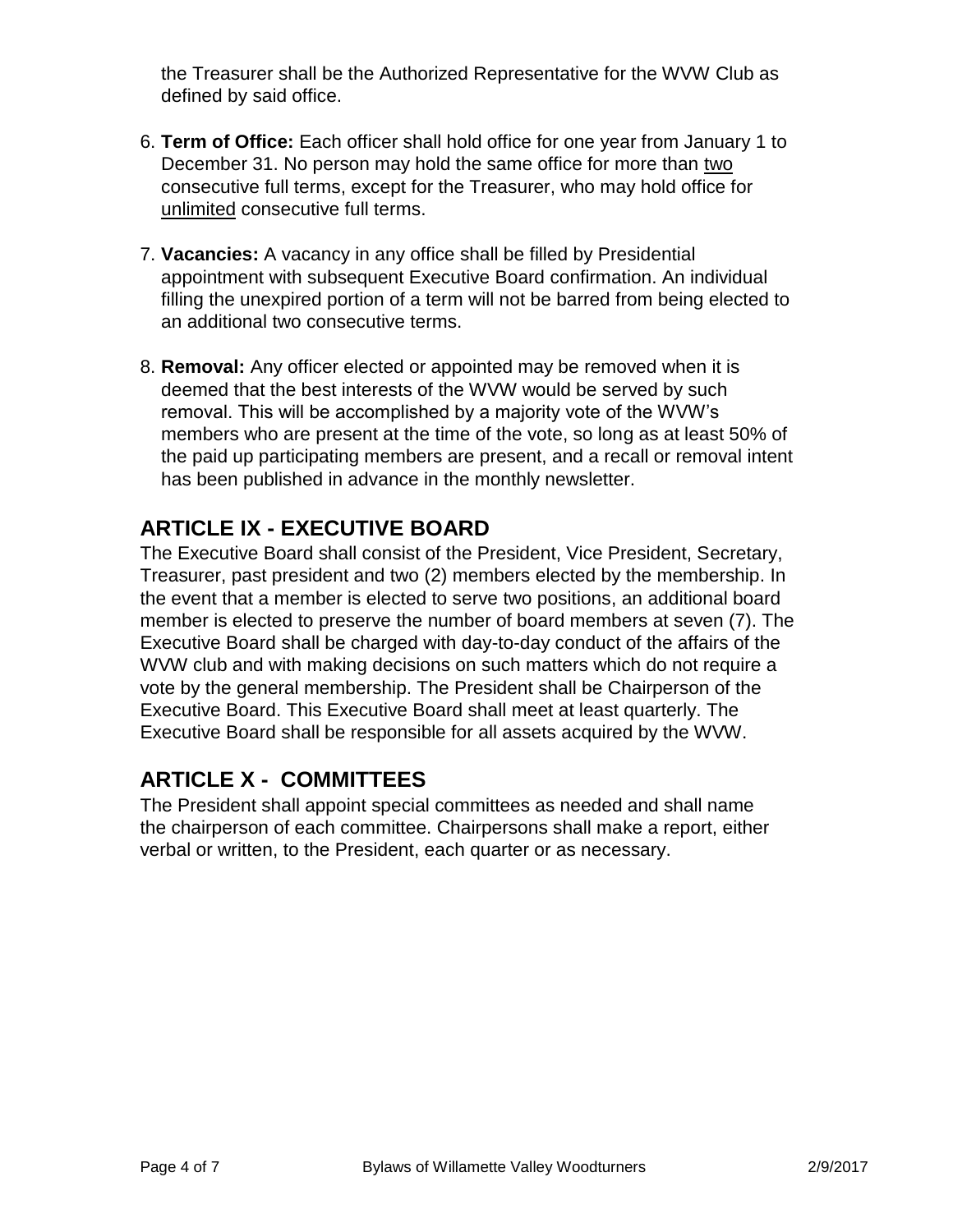# **ARTICLE XI - BOOKS AND RECORDS**

- 1. The WVW shall keep accurate and complete books and records of accounts and shall keep minutes of the proceedings of the regular monthly meetings and meeting of its Executive Board, and other committees as required by the President. The WVW shall keep a record of the names and addresses of its members entitles to vote.
- 2. All books and records of the WVW may be inspected by any member, their agent or attorney, for any proper purpose, with 30 days written notice.
- 3. WVW funds shall not be loaned to anyone for any purpose.
- 4. All WVW checks must be signed by a WVW officer who has bank authorized signing privileges.
- 5. Any expenditure over \$500.00 must have prior Executive Board approval.
- 6. Expenditures incurred by non Executive Board members must have prior approval of at least one Executive Board member.
- 7. Historical records are to be kept for the last three (3) years. Fiscal records are to be kept for the last five (5) calendar years. Capitol Outlay records are to be kept until the item is sold or discarded.

### **ARTICLE XII - INSURANCE, LEGAL AND FISCAL DISCLOSURES**

- 1. The WVW will have a third party liability insurance policy covering the organization and AAW members at all sponsored events.
- 2. The WVW does not assume legal liability for accidents that occur during any events sponsored or unsponsored.
- 3. The WVW and members of the Executive Board specifically disassociates itself from any debts, obligations or encumbrances of any of the WVW members.

### **ARTICLE XIII - AMERICAN ASSOCIATION OF WOODTURNERS**

- 1. The Willamette Valley Woodturners shall be a local chapter of the American Association of Woodturners (AAW) for the Mid Willamette Valley general area. While it is understood that AAW will provide advice and counsel, as requested, all local activities will be under the explicit direction and control of the Willamette Valley Woodturners and its officers.
- 2. All officers of the WVW shall be members in good standing of the AAW.
- 3. The AAW's national office will be notified in writing prior to the WVW incurring any indebtedness.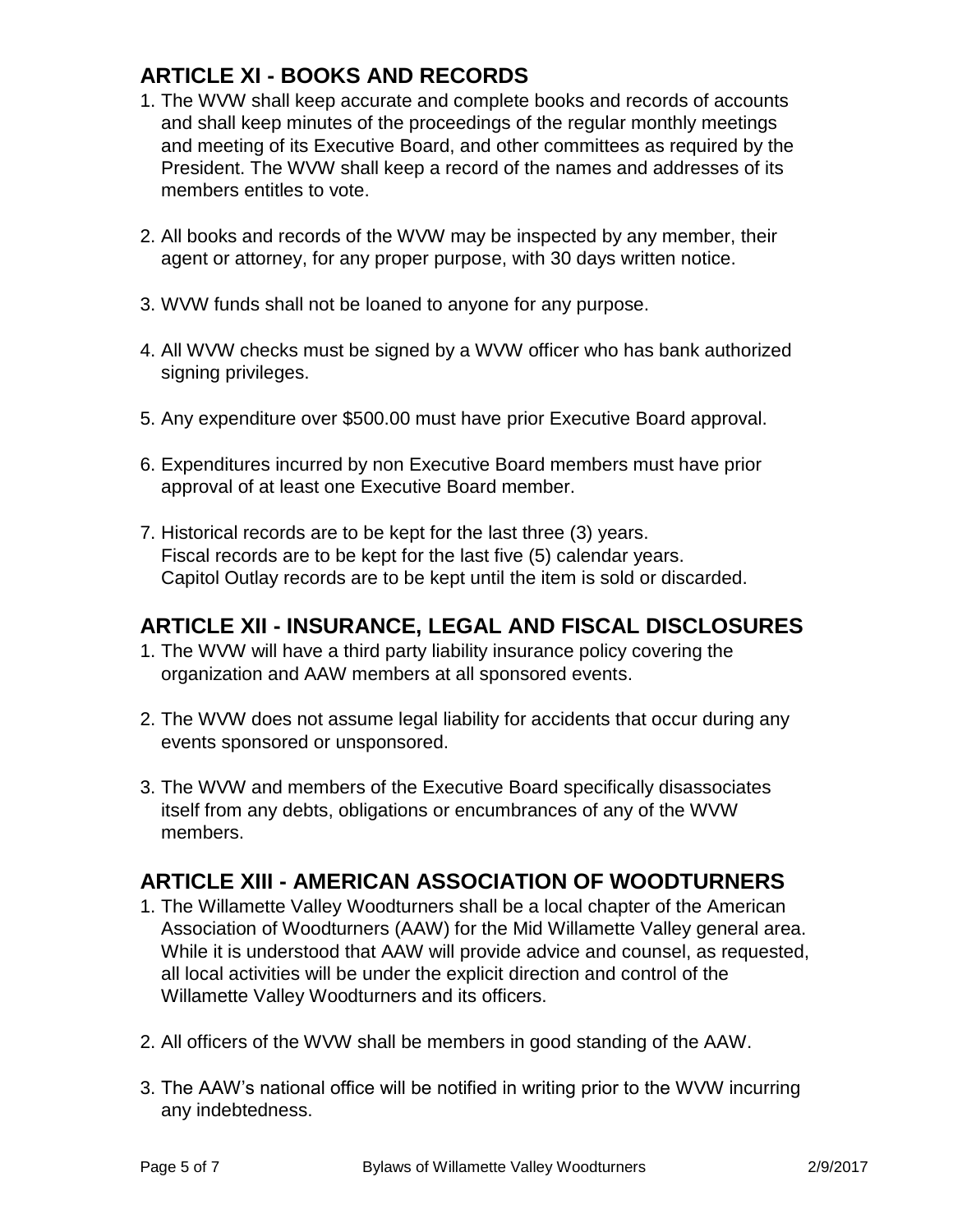- 4. The American Association of Woodturners, Inc., specifically disassociates itself from any debts, obligations or encumbrances of the WVW. The Corporate Board of Directors of AAW is not responsible for the debts nor shares in the assets of the WVW.
- 5. The AAW does not incur any legal liability for accidents that occur during events of any kind sponsored or unsponsored by the WVW.

### **ARTICLE XIV - AMENDMENTS**

These Bylaws may be altered, amended, or repealed and new Bylaws may be adopted by a vote of a simple majority of the WVW's members whose dues are current and that are present at the time of the vote on the issue. The proposed amendments shall be announced in the monthly newsletter and read at the meeting prior to voting. Corrections and clarifications made to these By-Laws shall not be considered as amendments. Copies of all modifications to these Bylaws will be filed with the national office of AAW within two months after the vote.

### **ARTICLE XV - DISTRIBUTION OF ASSETS ON DISSOLUTION**

Upon the dissolution of the organization, assets shall be distributed for one or more exempt purposes within the meaning of section 501(c)(3) of the Internal Revenue Code, or corresponding section of any future federal tax code, or shall be distributed to the federal government, or to a state or local government, for the public purpose. Any such assets not disposed of shall be disposed of by the Court of Common Pleas of the county in which the principal office of the organization is then located, exclusively for the purposes or to such organization or organizations, as said court shall determine, which are organized and operated exclusively for such purposes.